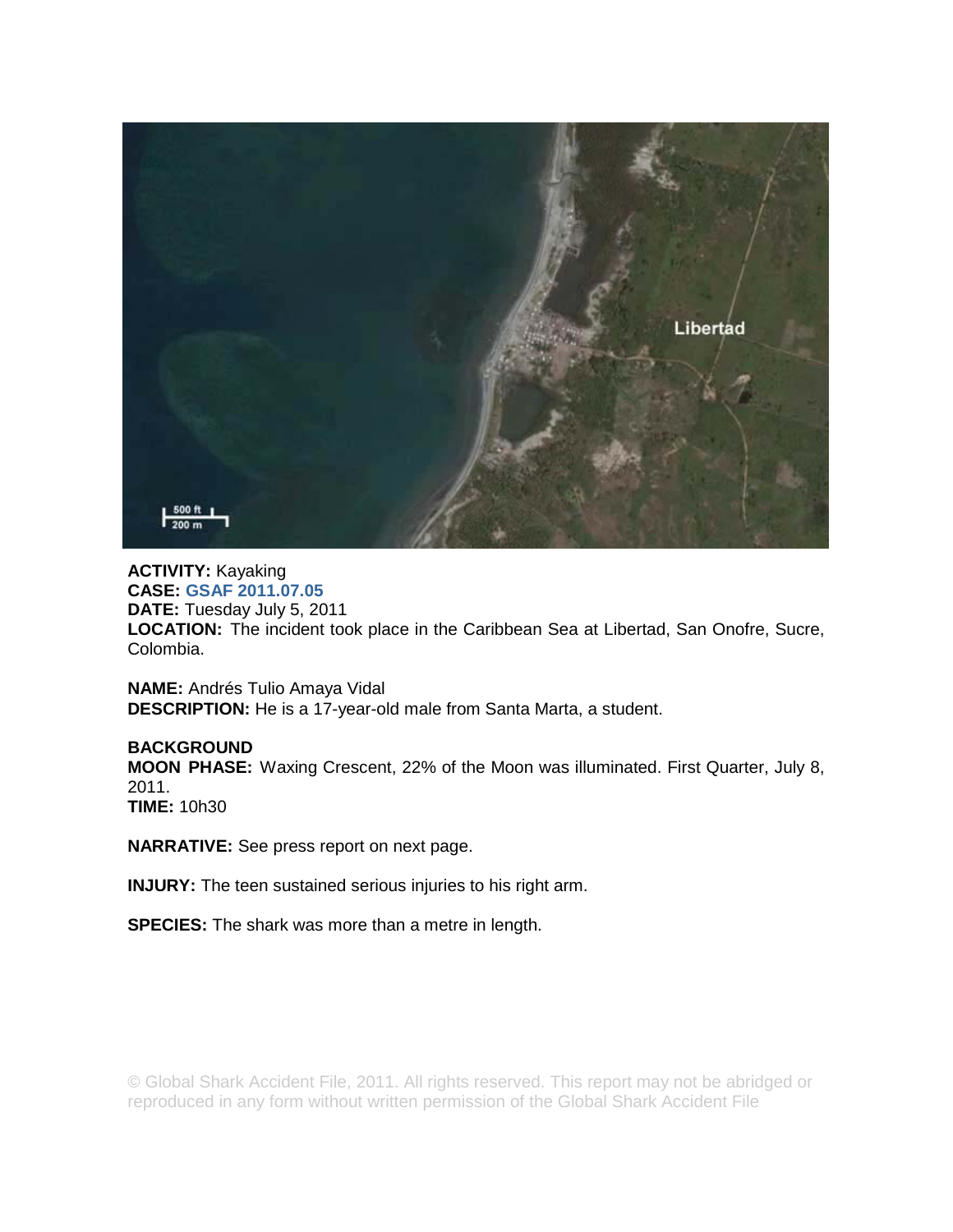## *Joven sincelejano atacado, al parecer, por un tiburón*

*Un joven universitario de 17 años de edad, fue atacado ayer al parecer por un tiburón que le arrancó parte de su brazo derecho mientras disfrutaba de un día de playa en el municipio de San Onofre.* 

*El muchacho víctima de este aterrorizador suceso responde al nombre de Tulio Andrés Amaya Vidal, estudiante de primer semestre de Ingeniería Civil en la Universidad de Sucre.* 

*Tulio Andrés se encontraba montado en un kayak y de repente el animal de más o menos un metro de longitud, lo atacó desprendiéndole* 



*En las afueras de la Clínica Las Peñitas, familiares de Tulio Andrés Amaya Vidal, esperaban los resultados de la cirugía practicada al muchacho.* 

Outside Clinic Las Penitas, family Tulio Amaya Andres Vidal, awaiting the results of the surgery performed at the boy.

*tejidos blandos de su extremidad superior.* 

*El joven residente en el barrio Santa Marta, contó que trató de abrirle la boca al animal con su mano izquierda para evitar que se le llevara su antebrazo derecho, pero la fortaleza del mismo no se lo permitió.* 

*En su forcejeo con el feroz pez, el universitario también resultó mordido en la mano izquierda y una vez llegó a la playa fue auxiliado por sus propios familiares quieres lo llevaron hasta una clínica en Sincelejo.* 

*En ese momento Tulio Andrés Amaya Vidal se encontraba acompañado de sus hermanas, quienes vieron cuando el muchacho luchó contra el animal durante eternos treinta segundos.* 

*Los hechos se registraron a eso de las 10:30 de la mañana frente a las playas del corregimiento de Libertad, jurisdicción de San Onofre, en el Golfo de Morrosquillo, a dos horas de la ciudad de Sincelejo.* 

*Tulio Andrés, perdió movilidad en su brazo derecho como producto de la herida ocasionada por el animal y fue sometido hoy a una cirugía en la Clínica Las Peñitas de Sincelejo.* 

© Global Shark Accident File, 2011. All rights reserved. This report may not be abridged or reproduced in any form without written permission of the Global Shark Accident File